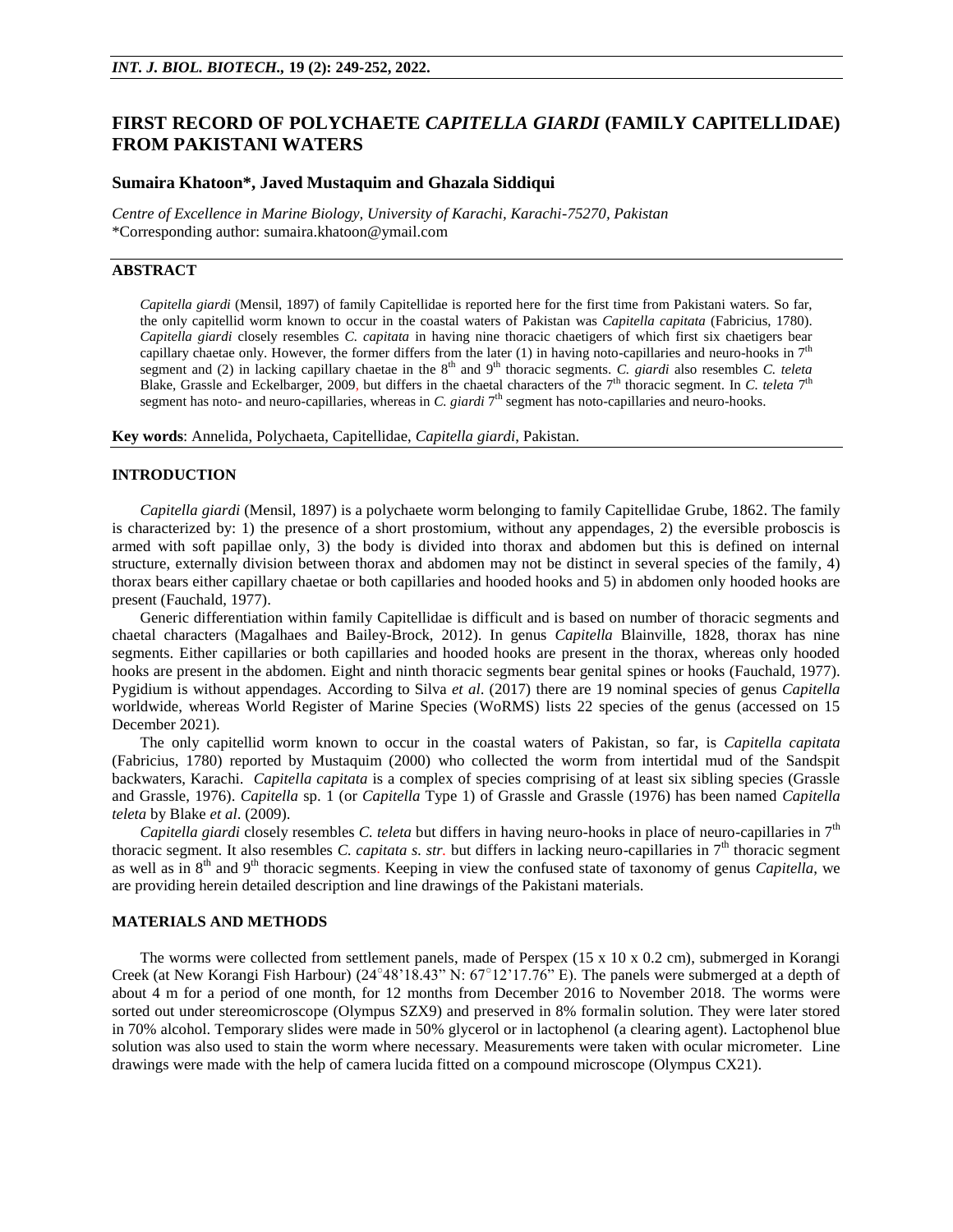### **RESULTS AND DISCUSSION**

*Capitella giardi* (Mensil, 1897), Figs. 1A-E *Capitellides giardi* Mensil, 1897: 441-443. *Capitella giardi*, Warren, 1976: 205-206; Magalhaes and Bailey-Brock, 2012: 4-7, Figs. 1, 2A-E.

### **Description**

Intact specimens 6 to 14 mm long, 0.7 to 1.0 mm wide for about 38 to 72 chaetigers. Genital spines present in all specimens, few specimens bear eggs in the body cavity. Body elongates, wider on the mid thoracic region (chaetiger 5 is the widest), gradually tapering posteriorly (Fig. **1**). Prostomium short, broadly conical, without eyes and appendages (Fig. **2 A**). All specimens with invaginated proboscis. Peristomium partially fused with prostomium, it is distinct from prostomium in dorsal view but indistinct in ventral view. Thorax with nine uni-annulate chaetigers; chaetigers 1 to 7 are more or less similar in width, whereas chaetigers 8 and 9 are wider. Chaetiger 1 to 6 with noto- and neuro-capillaries (6 to 8 capillaries per fascicle), chaetiger 7 with  $6 - 8$  noto-capillaries and  $6 - 8$ neuro-hooks, chaetiger 8 and 9 with genital spines dorsally and 6 – 8 neuro-hooks ventrally. Chaetiger 8 with two sets of 3 genital spines (Fig. **2 B**) directed posteriorly while chaetiger 9 with two sets of 2 genital spines directed anteriorly. Capillary chaetae uni-limbate (Fig. **2 C**). Hooded hooks multi dentate, shaft of the hook with a slight constriction, tip of the main fang uncovered (Fig. **2 D**).

Abdominal segments (Fig. **2 E**) multi-annulated with noto- and neuro-hooks only. Anterior abdominal segments with 3 - 4 noto-hooks and 4 - 6 neuro-hooks in each fascicle, whereas posterior segments with 2 - 4 noto- and neurohooks per fascicle. The last few abdominal segments without chaetae. Pygidium broader than long, with four lobes and terminal anus (Fig. **2 F**).

### **Distribution**

North Atlantic, Florida (Warren, 1976), Italy (Gravina and Somaschini, 1990), Greece (Gouvis *et al*., 1998; Faulwetter *et al*., 2017), Turkey (Yilmaz, 2009), Egypt (Selim, 2009), Hawaiian Islands (Magalhaes and Bailey-Brock, 2012; Carlton and Eldredge 2015) and now from Pakistan.



Fig. 1. Photograph of *Capitella giardi* (lateral view) collected from the Korangi Creek, Karachi.

#### **Remarks**

Mensil (1897) established genus *Capitellides* for capitellids with genital hooks both in male and female. Warren (1976) referred *Capitellides* to genus *Capitella* because the type species of *Capitella*, *i.e., C. capitata*, has the similar characters that were described for the genus *Capitellides* (Blake, 2009). The genital spines in male and female has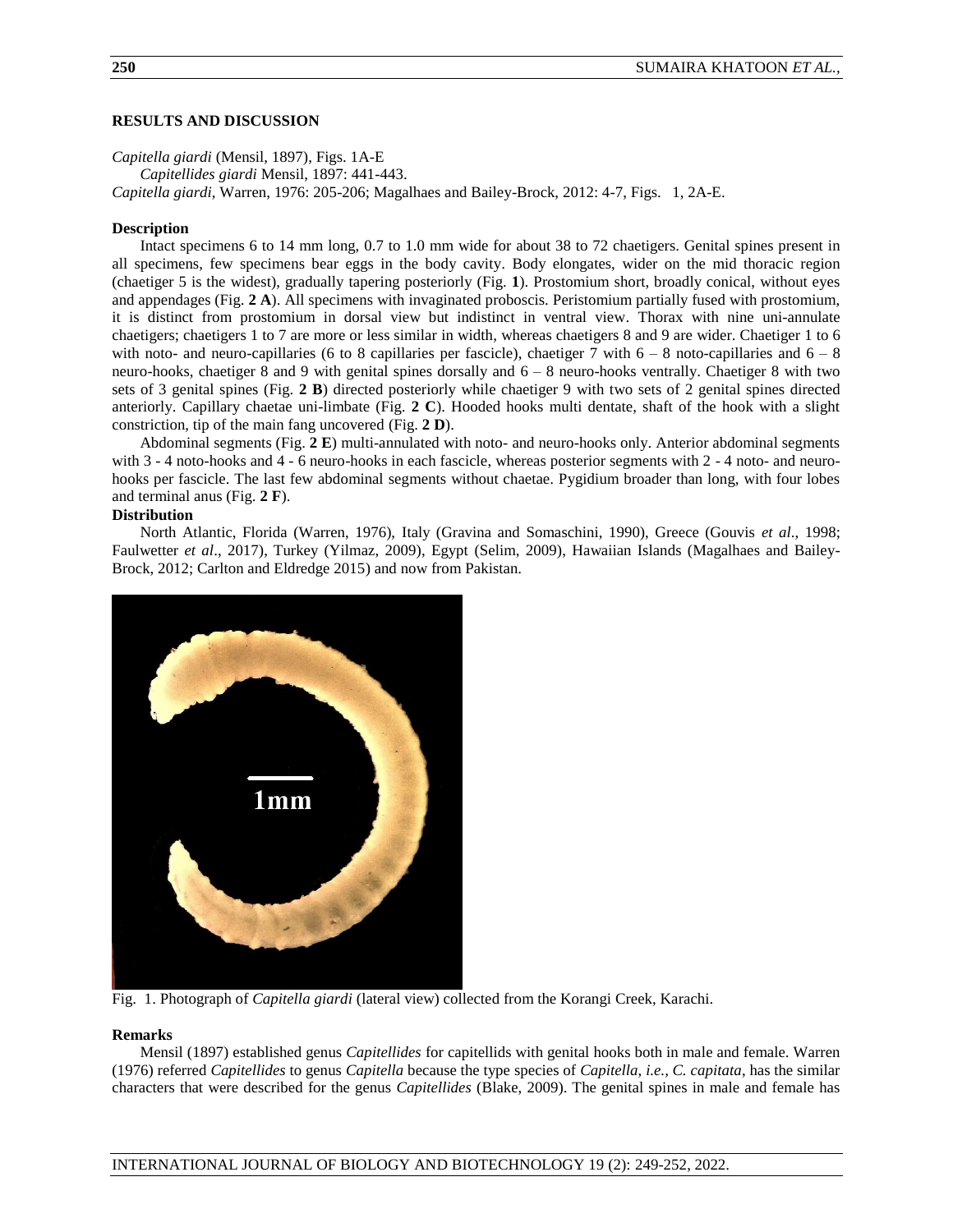been reported for *C. giardi* (Mensil, 1897), *C. capitata* (Fabricius, 1780), *C. jonesi* (Hartman, 1959), *C. hermaphroditica* Boletsky and Dohle, 1967 and *C. caribaeorum* Warren and George, 1986 (Blake, 2009).

Our specimens agree well with the available descriptions and illustrations of *Capitella giardi* in number of thoracic segments, chaetal arrangement in the thorax and abdomen, and presence of genital spines in both the sexes (Warren, 1976; Magalhaes and Bailey-Brock, 2012). The number of capillaries and hooks per fascicle in the thorax of the present specimens vary from 6 to 8 instead of 4 to 6 as reported by Magalhaes and Bailey-Brock (2012) for Hawaiian Islands specimens.



Fig. 2. *Capitella giardi* (Mensil, 1897), A. Anterior part, lateral view; B. genital spines; C. uni-limbate capillary chaeta from thorax; D. hooded hook from thorax; E,  $18 - 20$  segments of abdomen and F, pygidium

#### **ACKNOWLEDGEMENT**

We are grateful to Dr. Safia Khanam, Assistant Professor of the Centre of Excellence in Marine Biology, University of Karachi for providing laboratory facilities.

#### **REFERENCES**

- Blake, J.A. (2009). Redescription of *Capitella capitata* (Fabricius) from West Greenland and description of a neotype (Polychaeta: Capitellidae). *Zoosymposia*, 2: 55-80.
- Blake, J.A. J.P. Grassle and K.J. Eckelbarger (2009). *Capitella teleta*, a new species designation for the opportunistic and experimental *Capitella* Sp. I, with a review of the literature for confirmed records. *Zoosymposia*, 2: 25-53.
- Boletsky, S. and W. Dohle (1967). Observations sur un Capitellidae (*Capitella hermaphroditica* sp. n.) et d'autres polychaetes habitant la ponte de *Loligo vulgaris*. *Vie et Milieu*, 18A: 79-89.
- Carlton, J.T. and L.G. Eldredge (2015). Update and revisions of the marine bioinvasions of Hawaii: the introduces and cryptogenic marine and estuarine animals and plants of the Hawaiian archipelago, *Bishop Museum Bulletin of Zoology*, 9: 25-47.